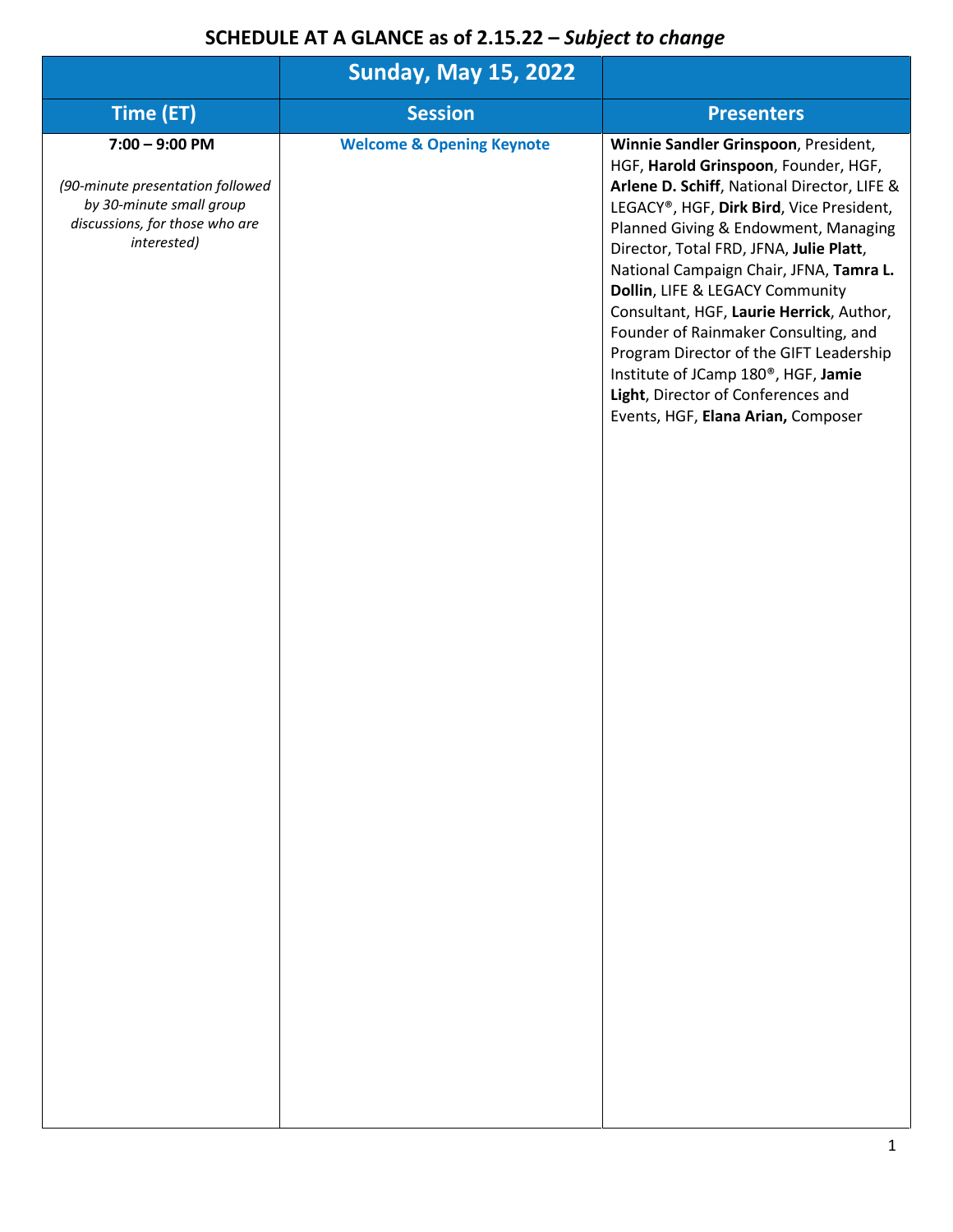|                                                                                                                                        | <b>Monday, May 16, 2022</b>                                                                                                               |                                                                                                                                                          |
|----------------------------------------------------------------------------------------------------------------------------------------|-------------------------------------------------------------------------------------------------------------------------------------------|----------------------------------------------------------------------------------------------------------------------------------------------------------|
| Time (ET)                                                                                                                              | <b>Session</b>                                                                                                                            | <b>Presenters</b>                                                                                                                                        |
| $10:00 - 11:30$ AM<br>(60-minute presentation<br>followed by 30-minute<br>small group discussions,<br>for those who are<br>interested) | <b>Keynote: Using Storytelling in Major and</b><br><b>Legacy Fundraising: New Findings, Ancient</b><br><b>Origins, and Practical Tips</b> | Russell James, J.D., Ph.D., CFP®, Professor<br>of Personal Financial Planning, Texas Tech<br>University                                                  |
| 11:45 AM - 12:15 PM<br>(30-minute slideshow)                                                                                           | <b>PowerPoint Presentation: Marketing &amp;</b><br><b>Stewardship Best Practices</b>                                                      | Dena Morris Kaufman, LIFE & LEGACY<br><b>Community Consultant, HGF</b>                                                                                   |
| $12:30 - 1:45$ PM<br>(45-minute presentation<br>followed by 30-minute<br>small group discussions,<br>for those who are<br>interested)  | <b>Workshop: The Art of Meaningful Legacy</b><br><b>Conversations</b>                                                                     | Julia Riseman, JCamp 180 <sup>®</sup> Mentor,<br><b>HGF</b>                                                                                              |
| $12:30 - 1:45$ PM<br>(45-minute presentation<br>followed by 30-minute<br>small group discussions,<br>for those who are<br>interested)  | <b>Workshop: Starting Your Journey to</b><br><b>Abundance</b>                                                                             | Laurie Herrick - Author, Founder of<br>Rainmaker Consulting, and Program<br>Director of the GIFT Leadership<br>Institute of JCamp 180 <sup>®</sup> , HGF |
| $2:15 - 3:30$ PM<br>(45-minute presentation<br>followed by 30-minute<br>small group discussions,<br>for those who are<br>interested)   | <b>Workshop: Navigating Challenging</b><br><b>Legacy Conversations</b>                                                                    | Nanette Fridman, Founder & President,<br>Fridman Strategies, Inc.                                                                                        |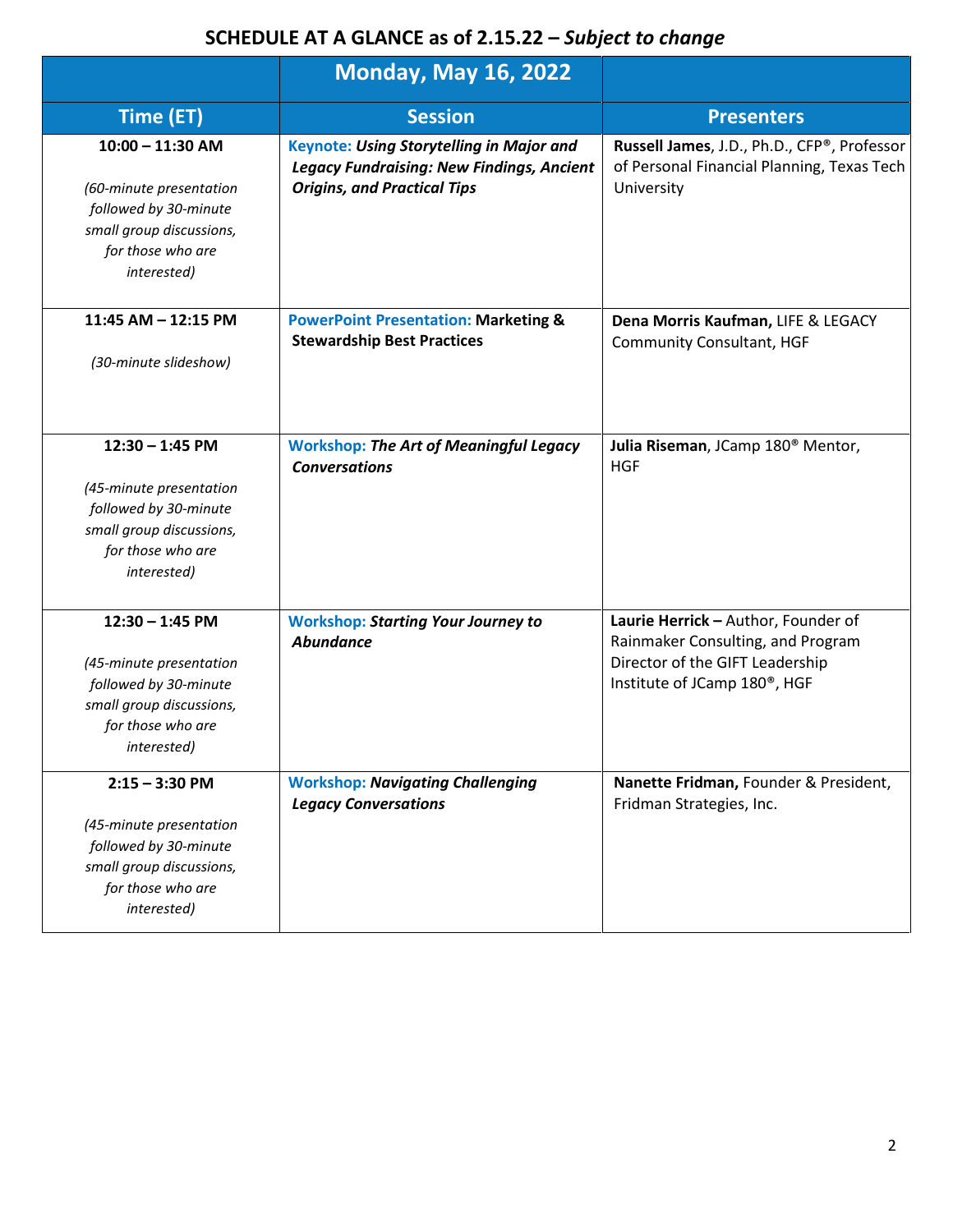|                                                                                                                                      | SCHEDULE AT A GLANCE as of 2.15.22 – Subject to change                                                                                                                                                                                                                                                                                                                                                                                                                                                                                                                                                                                                                                                                                                                                                                                                                                                         |                                                                                                                                                                                                                                                                                                                                                                                                                |  |  |  |
|--------------------------------------------------------------------------------------------------------------------------------------|----------------------------------------------------------------------------------------------------------------------------------------------------------------------------------------------------------------------------------------------------------------------------------------------------------------------------------------------------------------------------------------------------------------------------------------------------------------------------------------------------------------------------------------------------------------------------------------------------------------------------------------------------------------------------------------------------------------------------------------------------------------------------------------------------------------------------------------------------------------------------------------------------------------|----------------------------------------------------------------------------------------------------------------------------------------------------------------------------------------------------------------------------------------------------------------------------------------------------------------------------------------------------------------------------------------------------------------|--|--|--|
| $4:00 - 5:15$ PM<br>(45-minute presentation<br>followed by 30-minute<br>small group discussions,<br>for those who are<br>interested) | <b>Workshop: The Formalization Conversation</b><br>(A Moderated Panel)                                                                                                                                                                                                                                                                                                                                                                                                                                                                                                                                                                                                                                                                                                                                                                                                                                         | Dirk Bird, Vice President, Planned<br>Giving & Endowment, Managing<br>Director, Total FRD, JFNA, Beverly<br>Bachrach, Chief Philanthropy Officer,<br>David Posnack Jewish Community<br>Center, David Chaifetz, Legacy Team<br>Leader, Temple Beth Sholom, Sarasota-<br>Manatee, FL Dana Rubin, Development<br>Director, JFCS, Jeri Zimmerman,<br>Executive Director, Jewish Federation<br>of the Lehigh Valley |  |  |  |
| $6:00 - 7:00$ PM<br>(60-minute small group<br>discussions)                                                                           | <b>Focus Groups by Organizational Type</b><br>Camps<br>Chabad<br>Conservative Congregations (with<br>membership less than 250)<br>Conservative Congregations (with<br>۰<br>membership of $250+$ )<br><b>Orthodox Congregations</b><br>Reform Congregations (with membership<br>less than 250)<br>Reform Congregations (with membership of<br>$250+$<br>Congregations (other than Reform,<br>Conservative, Orthodox & Chabad)<br>Day School (Preschool - High School)<br>Jewish Community Foundation Directors<br>Jewish Education Agencies<br>Jewish Federation Senior Staff (Execs,<br>Development Directors)<br>LIFE & LEGACY Community Legacy<br>Coordinators<br>Hillel<br>Holocaust Education, Historical<br>Societies/Museums<br>JCC.<br>Jewish Family Service type organizations<br>Jewish Federation (Non-Senior) Staff<br><b>Other Social Service Organizations</b><br><b>Senior Living Facilities</b> | Small group discussions focused on<br>sharing best practices and<br>brainstorming around challenges.<br>Come share your wisdom and ask<br>questions of your peers.                                                                                                                                                                                                                                             |  |  |  |
| $7:30 - 8:45$ PM<br>(45-minute presentation<br>followed by 30-minute<br>small group discussions,<br>for those who are<br>interested) | <b>Keynote: Legacy in a Time of Change</b>                                                                                                                                                                                                                                                                                                                                                                                                                                                                                                                                                                                                                                                                                                                                                                                                                                                                     | Daniel Held, Chief Program Officer, UJA<br><b>Federation of Greater Toronto</b>                                                                                                                                                                                                                                                                                                                                |  |  |  |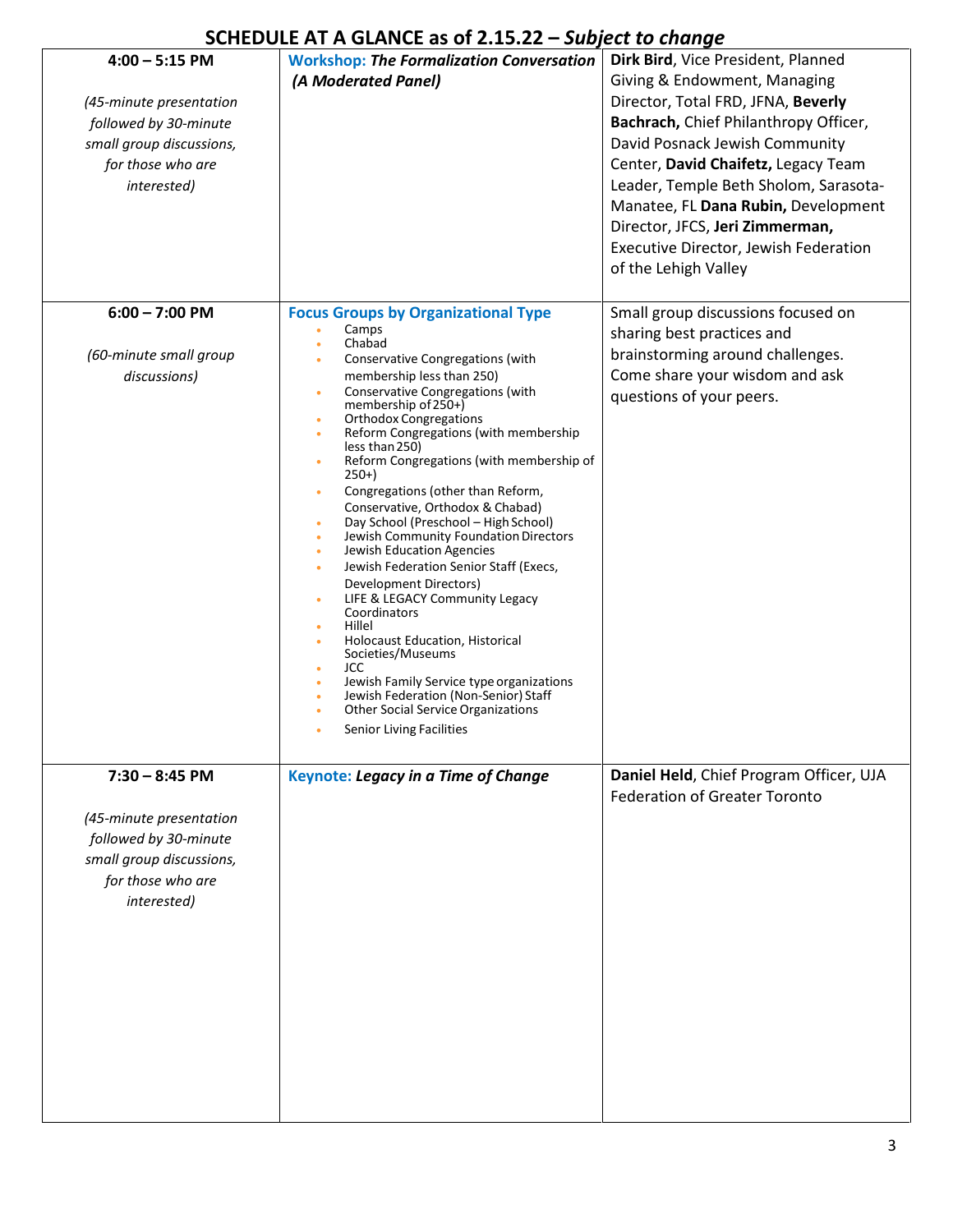|                                                                                                                                      | <b>Tuesday, May 17, 2022</b>                                                                                                                                                                                                                                             |                                                                                                                                                                    |
|--------------------------------------------------------------------------------------------------------------------------------------|--------------------------------------------------------------------------------------------------------------------------------------------------------------------------------------------------------------------------------------------------------------------------|--------------------------------------------------------------------------------------------------------------------------------------------------------------------|
| Time (ET)                                                                                                                            | <b>Session</b>                                                                                                                                                                                                                                                           | <b>Presenters</b>                                                                                                                                                  |
| Noon-1:00 PM<br>(60-minute small group<br>discussions)                                                                               | <b>Focus Groups by Area of Interest</b><br>Marketing<br>$\bullet$<br>Stewardship<br><b>Team Management</b><br>$\bullet$<br><b>Board Engagement</b><br>$\bullet$<br>Legacy Giving for Membership<br>$\bullet$<br>Organizations (JCC's, synagogues, etc.)<br>Formalization | Small group discussions focused on<br>sharing best practices and<br>brainstorming around challenges.<br>Come share your wisdom and ask<br>questions of your peers. |
| $1:30 - 2:45$ PM<br>(45-minute presentation<br>followed by 30-minute<br>small group discussions,<br>for those who are<br>interested) | <b>Workshop: Think Big! Expand Your Legacy</b><br><b>Giving Outreach and Acquire New Donors</b>                                                                                                                                                                          | Patrick Schmitt, Co-founder, FreeWill                                                                                                                              |
| $3:15 - 4:30$ PM<br>(45-minute presentation<br>followed by 30-minute<br>small group discussions,<br>for those who are<br>interested) | <b>Workshop: Engaging Next Generation</b><br><b>Donors in Your Legacy Initiative and More</b>                                                                                                                                                                            | Sharna Goldseker, Founder, 21/64                                                                                                                                   |
| $5:00 - 6:15$ PM<br>(45-minute presentation<br>followed by 30-minute<br>small group discussions,<br>for those who are<br>interested) | <b>Workshop: Creating a Culture of</b><br><b>Volunteerism: Volunteer</b><br><b>Engagement and Management</b>                                                                                                                                                             | Ashley Pressman, Executive Director,<br>Jewish Volunteer Connection                                                                                                |